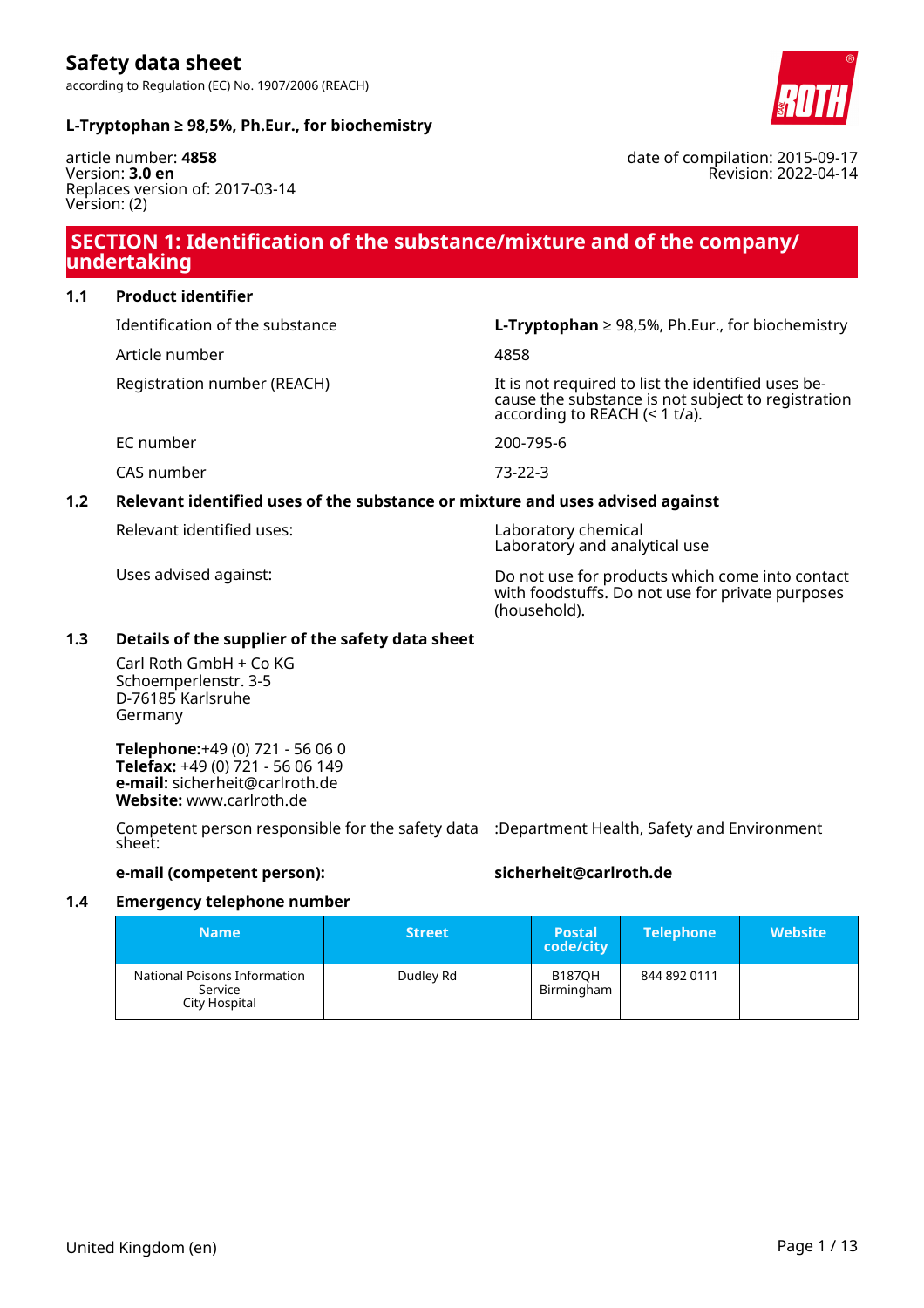according to Regulation (EC) No. 1907/2006 (REACH)



#### **L-Tryptophan ≥ 98,5%, Ph.Eur., for biochemistry**

article number: **4858**

## **SECTION 2: Hazards identification**

#### **2.1 Classification of the substance or mixture**

#### **Classification according to Regulation (EC) No 1272/2008 (CLP)**

This substance does not meet the criteria for classification in accordance with Regulation No 1272/ 2008/EC.

### **2.2 Label elements**

### **Labelling according to Regulation (EC) No 1272/2008 (CLP)**

not required

#### **2.3 Other hazards**

#### **Results of PBT and vPvB assessment**

According to the results of its assessment, this substance is not a PBT or a vPvB.

### **SECTION 3: Composition/information on ingredients**

#### **3.1 Substances**

| Name of substance | L-Tryptophan         |
|-------------------|----------------------|
| Molecular formula | $C_{11}H_{12}N_2O_2$ |
| Molar mass        | 204,2 $9/_{mol}$     |
| CAS No            | $73-22-3$            |
| EC No             | 200-795-6            |

### **SECTION 4: First aid measures**

#### **4.1 Description of first aid measures**



#### **General notes**

Take off contaminated clothing.

#### **Following inhalation**

Provide fresh air.

#### **Following skin contact**

Rinse skin with water/shower.

#### **Following eye contact**

Rinse cautiously with water for several minutes.

#### **Following ingestion**

Rinse mouth. Call a doctor if you feel unwell.

**4.2 Most important symptoms and effects, both acute and delayed** Symptoms and effects are not known to date.

### **4.3 Indication of any immediate medical attention and special treatment needed** none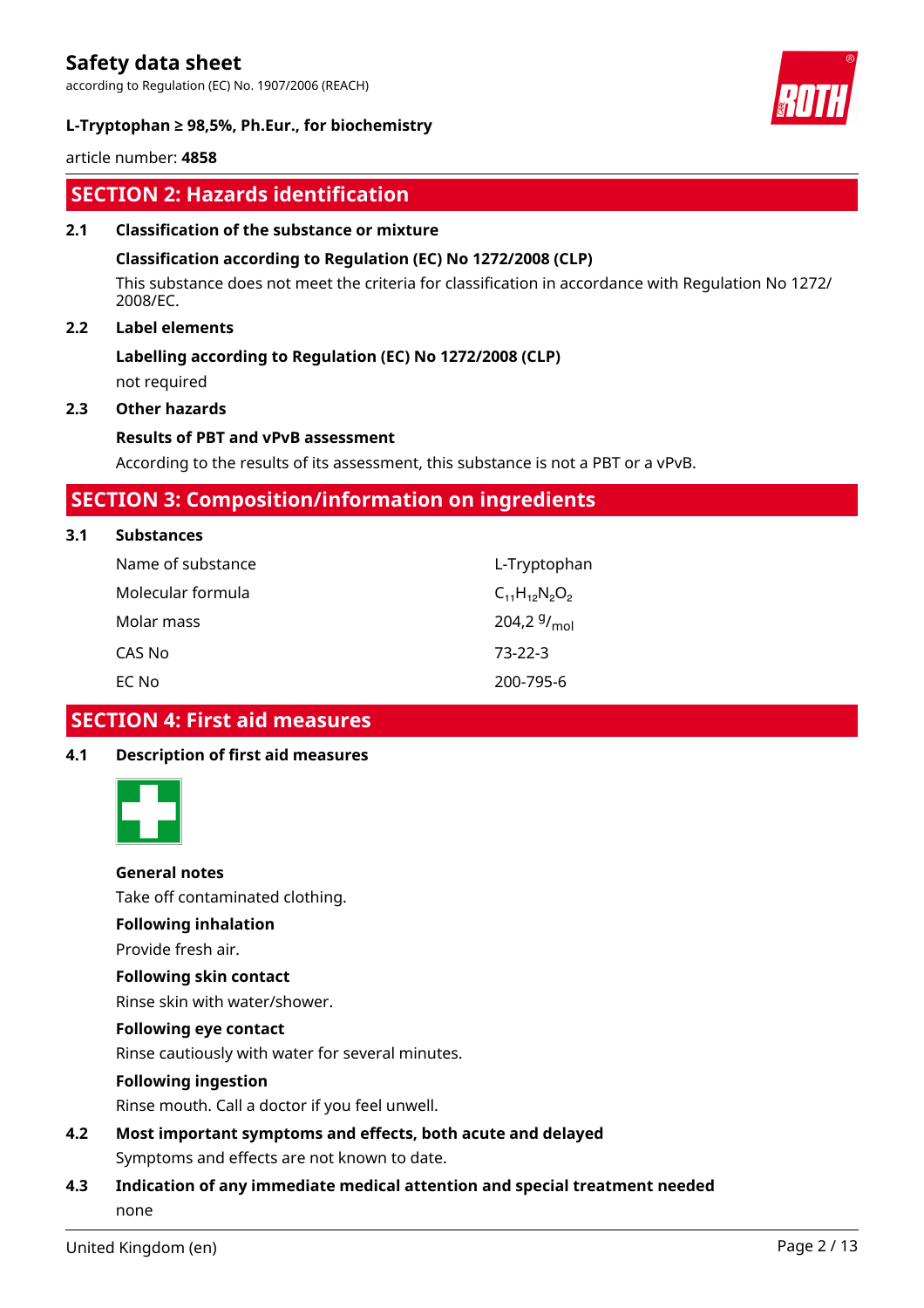according to Regulation (EC) No. 1907/2006 (REACH)

#### **L-Tryptophan ≥ 98,5%, Ph.Eur., for biochemistry**



article number: **4858**

# **SECTION 5: Firefighting measures**

#### **5.1 Extinguishing media**



#### **Suitable extinguishing media**

co-ordinate firefighting measures to the fire surroundings water, foam, alcohol resistant foam, dry extinguishing powder, ABC-powder

#### **Unsuitable extinguishing media**

water jet

#### **5.2 Special hazards arising from the substance or mixture**

Combustible.

#### **Hazardous combustion products**

In case of fire may be liberated: Nitrogen oxides (NOx), Carbon monoxide (CO), Carbon dioxide (CO₂)

#### **5.3 Advice for firefighters**

In case of fire and/or explosion do not breathe fumes. Fight fire with normal precautions from a reasonable distance. Wear self-contained breathing apparatus.

## **SECTION 6: Accidental release measures**

**6.1 Personal precautions, protective equipment and emergency procedures**



#### **For non-emergency personnel**

Control of dust.

#### **6.2 Environmental precautions**

Keep away from drains, surface and ground water.

#### **6.3 Methods and material for containment and cleaning up**

#### **Advice on how to contain a spill**

Covering of drains. Take up mechanically.

#### **Advice on how to clean up a spill**

Take up mechanically.

#### **Other information relating to spills and releases**

Place in appropriate containers for disposal.

#### **6.4 Reference to other sections**

Hazardous combustion products: see section 5. Personal protective equipment: see section 8. Incompatible materials: see section 10. Disposal considerations: see section 13.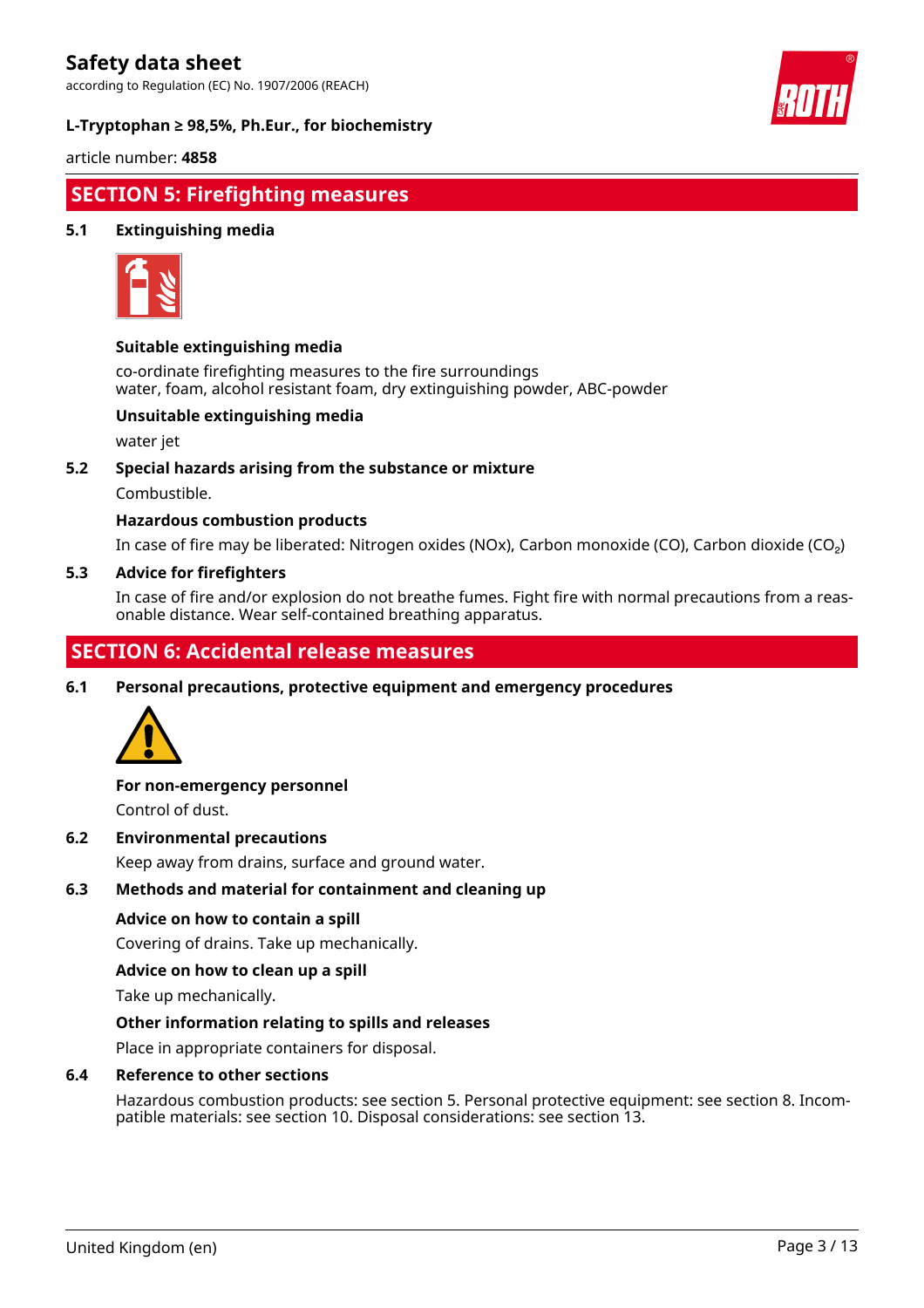according to Regulation (EC) No. 1907/2006 (REACH)



### **L-Tryptophan ≥ 98,5%, Ph.Eur., for biochemistry**

article number: **4858**

# **SECTION 7: Handling and storage**

#### **7.1 Precautions for safe handling**

No special measures are necessary.

#### **Advice on general occupational hygiene**

Keep away from food, drink and animal feedingstuffs.

# **7.2 Conditions for safe storage, including any incompatibilities**

Store in a dry place.

#### **Incompatible substances or mixtures**

Observe hints for combined storage.

#### **Consideration of other advice:**

#### **Ventilation requirements**

Use local and general ventilation.

#### **Specific designs for storage rooms or vessels**

Recommended storage temperature: 15 – 25 °C

#### **7.3 Specific end use(s)**

No information available.

### **SECTION 8: Exposure controls/personal protection**

#### **8.1 Control parameters**

#### **National limit values**

#### **Occupational exposure limit values (Workplace Exposure Limits)**

| <b>Coun</b><br>try | Name of agent | <b>CAS No</b> | Identifi-<br>er | <b>TWA</b><br>mg/<br>m <sup>3</sup> | <b>STEL</b><br>[mg]<br>m <sup>3</sup> | Ceil-<br>ing-C<br>[mg/<br>$\overline{m^3}$ | Nota-<br>tion | <b>Source</b> |
|--------------------|---------------|---------------|-----------------|-------------------------------------|---------------------------------------|--------------------------------------------|---------------|---------------|
| GB                 | dust          |               | <b>WEL</b>      | 10                                  |                                       |                                            |               | EH40/2005     |
| GB                 | dust          |               | <b>WEL</b>      | 4                                   |                                       |                                            |               | EH40/2005     |

**Notation**

Ceiling-C Ceiling value is a limit value above which exposure should not occur i Inhalable fraction r Respirable fraction STEL Short-term exposure limit: a limit value above which exposure should not occur and which is related to a 15 minute period (unless otherwise specified) TWA Time-weighted average (long-term exposure limit): measured or calculated in relation to a reference period of 8 hours time-weighted average (unless otherwise specified)

#### **Human health values**

|                 | <b>Relevant DNELs and other threshold levels</b> |                                              |                   |                            |  |  |
|-----------------|--------------------------------------------------|----------------------------------------------|-------------------|----------------------------|--|--|
| <b>Endpoint</b> | <b>Threshold</b><br><b>level</b>                 | <b>Protection goal,</b><br>route of exposure | Used in           | <b>Exposure time</b>       |  |  |
| <b>DNEL</b>     | $664 \,\mathrm{mag/m^3}$                         | human, inhalatory                            | worker (industry) | chronic - systemic effects |  |  |
| <b>DNEL</b>     | 941 mg/kg bw/<br>dav                             | human, dermal                                | worker (industry) | chronic - systemic effects |  |  |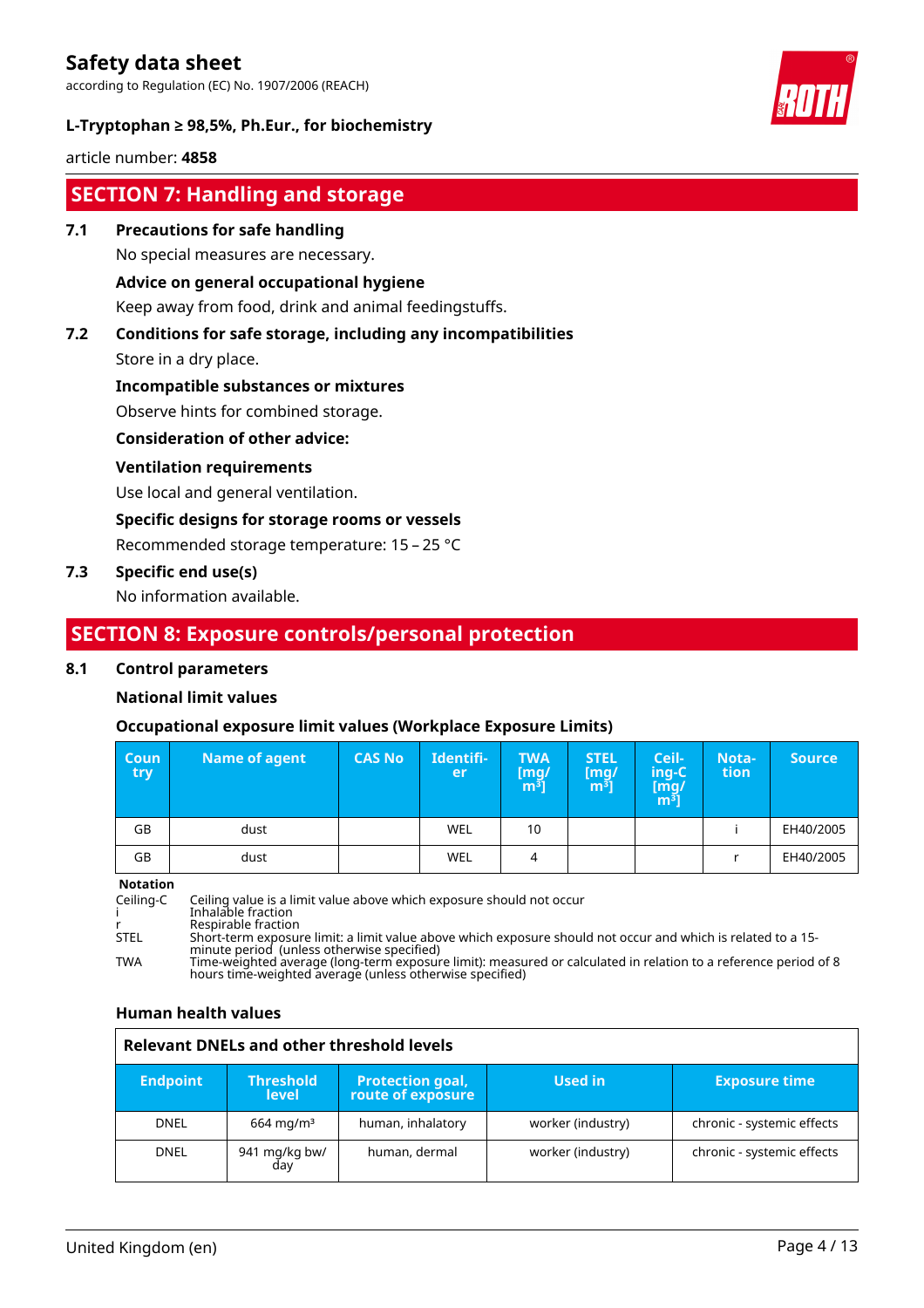according to Regulation (EC) No. 1907/2006 (REACH)



#### **L-Tryptophan ≥ 98,5%, Ph.Eur., for biochemistry**

article number: **4858**

|                                           | <b>Environmental values</b> |                                  |                   |                                       |                              |  |
|-------------------------------------------|-----------------------------|----------------------------------|-------------------|---------------------------------------|------------------------------|--|
| Relevant PNECs and other threshold levels |                             |                                  |                   |                                       |                              |  |
|                                           | End-<br>point               | <b>Threshold</b><br><b>level</b> | <b>Organism</b>   | <b>Environmental com-</b><br>partment | <b>Exposure time</b>         |  |
|                                           | <b>PNEC</b>                 | $2 \frac{mg}{l}$                 | aquatic organisms | sewage treatment plant<br>(STP)       | short-term (single instance) |  |

#### **8.2 Exposure controls**

#### **Individual protection measures (personal protective equipment)**

**Eye/face protection**



Use safety goggle with side protection.

#### **Skin protection**



#### **• hand protection**

Wear suitable gloves. Chemical protection gloves are suitable, which are tested according to EN 374.

#### **• type of material**

NBR (Nitrile rubber)

#### **• material thickness**

>0,11 mm

#### **• breakthrough times of the glove material**

>480 minutes (permeation: level 6)

#### **• other protection measures**

Take recovery periods for skin regeneration. Preventive skin protection (barrier creams/ointments) is recommended.

#### **Respiratory protection**



Respiratory protection necessary at: Dust formation. Particulate filter device (EN 143). P1 (filters at least 80 % of airborne particles, colour code: White).

#### **Environmental exposure controls**

Keep away from drains, surface and ground water.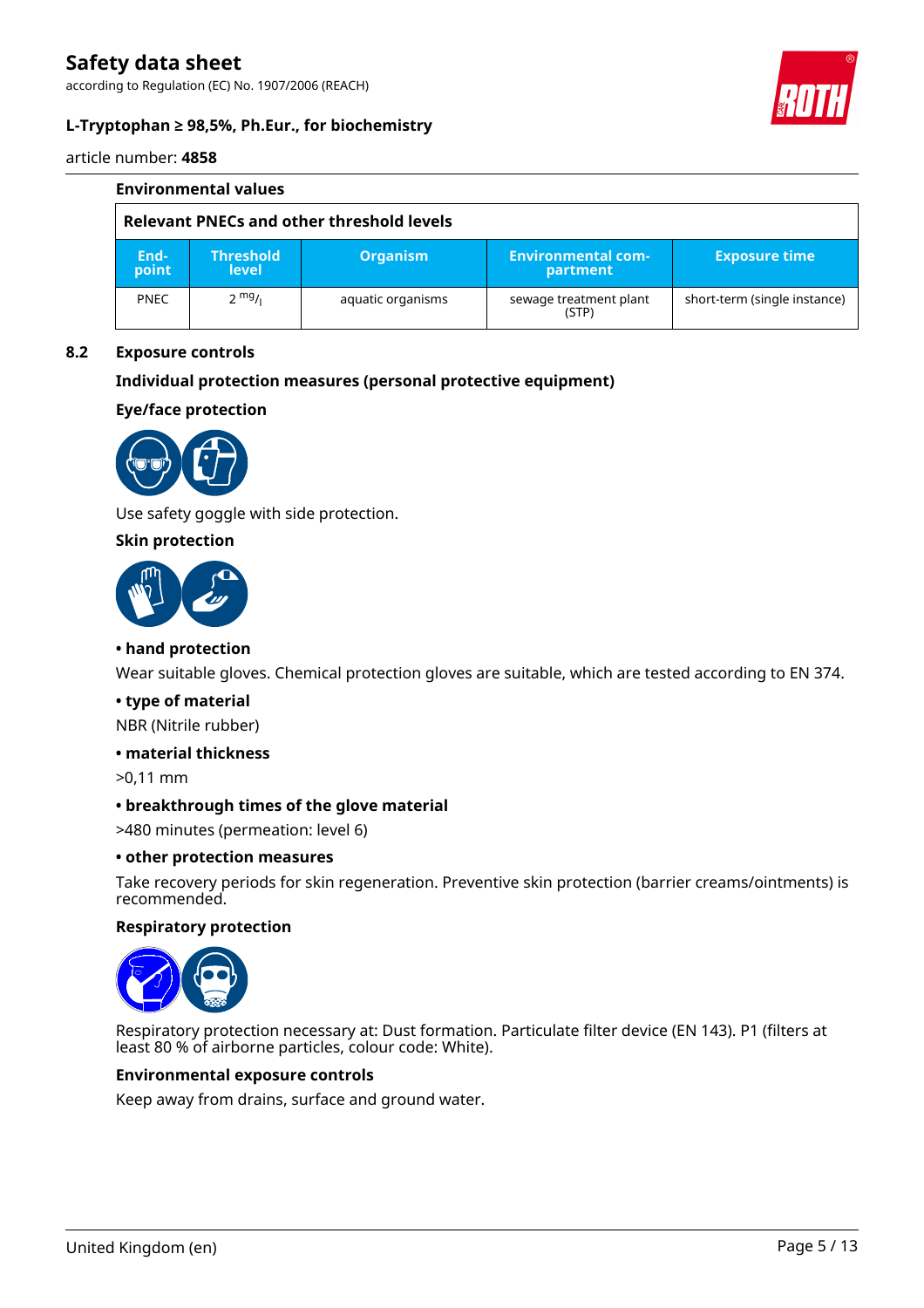according to Regulation (EC) No. 1907/2006 (REACH)

### **L-Tryptophan ≥ 98,5%, Ph.Eur., for biochemistry**



article number: **4858**

# **SECTION 9: Physical and chemical properties**

| 9.1 | Information on basic physical and chemical properties       |                                                                                  |
|-----|-------------------------------------------------------------|----------------------------------------------------------------------------------|
|     | Physical state                                              | solid                                                                            |
|     | Form                                                        | powder, amorphous                                                                |
|     | Colour                                                      | white - whitish                                                                  |
|     | Odour                                                       | odourless                                                                        |
|     | Melting point/freezing point                                | 278,3 - 279,3 °C at 1.013 hPa (ECHA)                                             |
|     | Boiling point or initial boiling point and boiling<br>range | not determined                                                                   |
|     | Flammability                                                | this material is combustible, but will not ignite<br>readily                     |
|     | Lower and upper explosion limit                             | not determined                                                                   |
|     | Flash point                                                 | not applicable                                                                   |
|     | Auto-ignition temperature                                   | >400 °C at 1.013 hPa (ECHA) (relative self-igni-<br>tion temperature for solids) |
|     | Decomposition temperature                                   | 288 - 292 °C at 1.013 hPa (ECHA)                                                 |
|     | pH (value)                                                  | 5,5 – 7 (in aqueous solution: 1 $9/1$ , 25 °C) (ECHA)                            |
|     | Kinematic viscosity                                         | not relevant                                                                     |
|     | Solubility(ies)                                             |                                                                                  |
|     | Water solubility                                            | 11,4 $9/1$ at 25 °C (ECHA)                                                       |
|     | Partition coefficient                                       |                                                                                  |
|     | Partition coefficient n-octanol/water (log value):          | -1,06 (pH value: 7) (ECHA)                                                       |
|     | Vapour pressure                                             | 0 hPa at 25 °C                                                                   |
|     | Density and/or relative density                             |                                                                                  |
|     | Density                                                     | not determined                                                                   |
|     | Relative vapour density                                     | information on this property is not available                                    |
|     | Particle characteristics                                    | No data available.                                                               |
|     | Other safety parameters                                     |                                                                                  |
|     | Oxidising properties                                        | none                                                                             |
| 9.2 | <b>Other information</b>                                    |                                                                                  |
|     | Information with regard to physical hazard<br>classes:      | hazard classes acc. to GHS<br>(physical hazards): not relevant                   |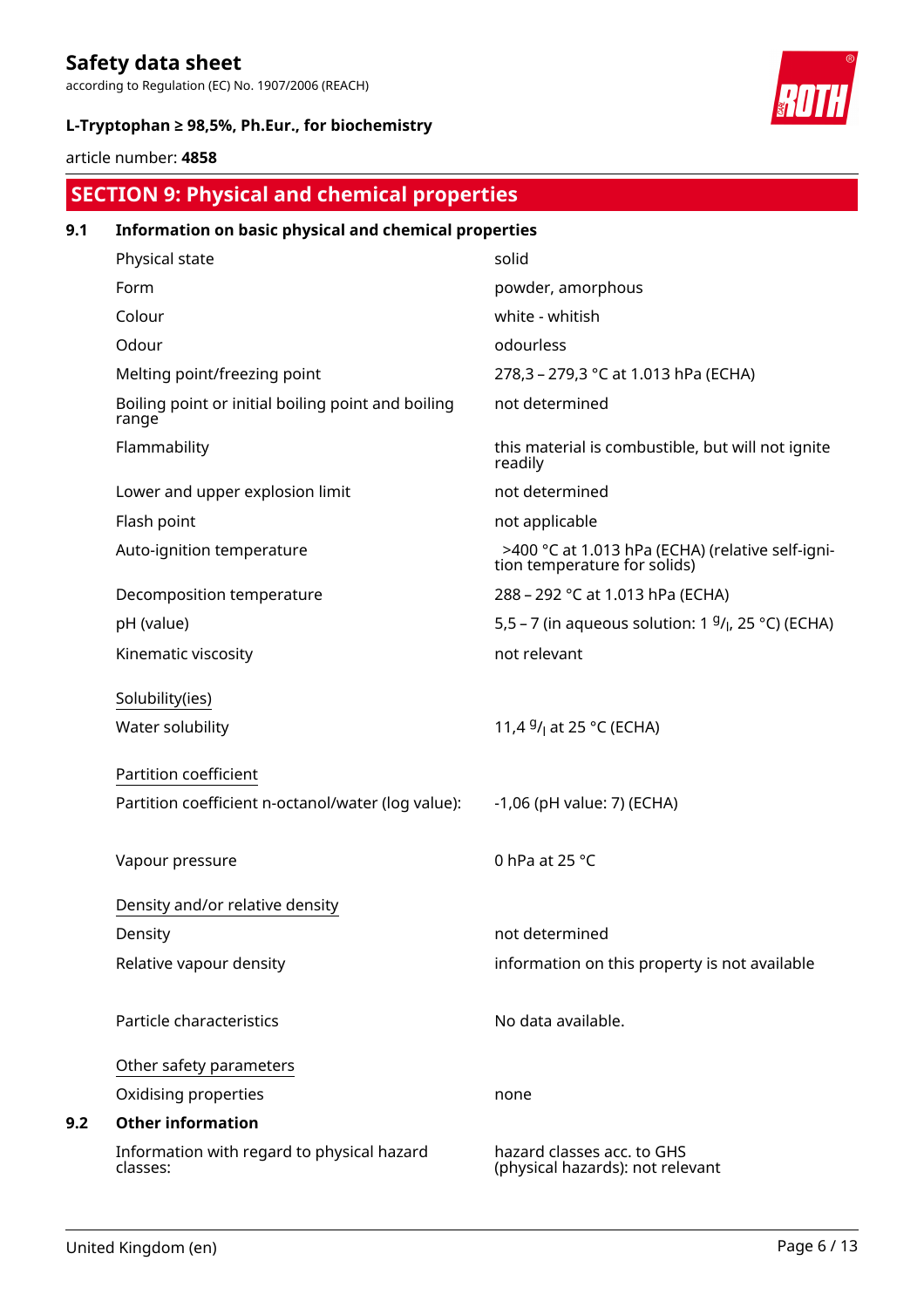according to Regulation (EC) No. 1907/2006 (REACH)

#### **L-Tryptophan ≥ 98,5%, Ph.Eur., for biochemistry**

article number: **4858**

Other safety characteristics:

Temperature class (EU, acc. to ATEX) T2

Surface tension  $>60 \text{ mN/m}$  (ECHA)

Maximum permissible surface temperature on the equipment: 300°C

# **SECTION 10: Stability and reactivity**

#### **10.1 Reactivity**

The product in the delivered form is not dust explosion capable; the enrichment of fine dust however leads to the danger of dust explosion.

#### **10.2 Chemical stability**

The material is stable under normal ambient and anticipated storage and handling conditions of temperature and pressure.

#### **10.3 Possibility of hazardous reactions**

**Violent reaction with:** strong oxidiser

#### **10.4 Conditions to avoid**

Keep away from heat. Decompostion takes place from temperatures above: 288 – 292 °C at 1.013 hPa.

#### **10.5 Incompatible materials**

There is no additional information.

#### **10.6 Hazardous decomposition products**

Hazardous combustion products: see section 5.

### **SECTION 11: Toxicological information**

#### **11.1 Information on hazard classes as defined in Regulation (EC) No 1272/2008**

#### **Classification according to GHS (1272/2008/EC, CLP)**

This substance does not meet the criteria for classification in accordance with Regulation No 1272/ 2008/EC.

#### **Acute toxicity**

Shall not be classified as acutely toxic.

| <b>Acute toxicity</b>     |                 |                                        |                |               |               |
|---------------------------|-----------------|----------------------------------------|----------------|---------------|---------------|
| <b>Exposure route</b>     | <b>Endpoint</b> | <b>Value</b>                           | <b>Species</b> | <b>Method</b> | <b>Source</b> |
| oral                      | LD50            | $>2.000$ mg/ <sub>kg</sub>             | rat            |               | <b>ECHA</b>   |
| inhalation: dust/<br>mist | <b>LC50</b>     | >5,17 <sup>mg</sup> / <sub>l</sub> /4h | rat            |               | <b>ECHA</b>   |

#### **Skin corrosion/irritation**

Shall not be classified as corrosive/irritant to skin.

#### **Serious eye damage/eye irritation**

Shall not be classified as seriously damaging to the eye or eye irritant.

#### **Respiratory or skin sensitisation**

Shall not be classified as a respiratory or skin sensitiser.

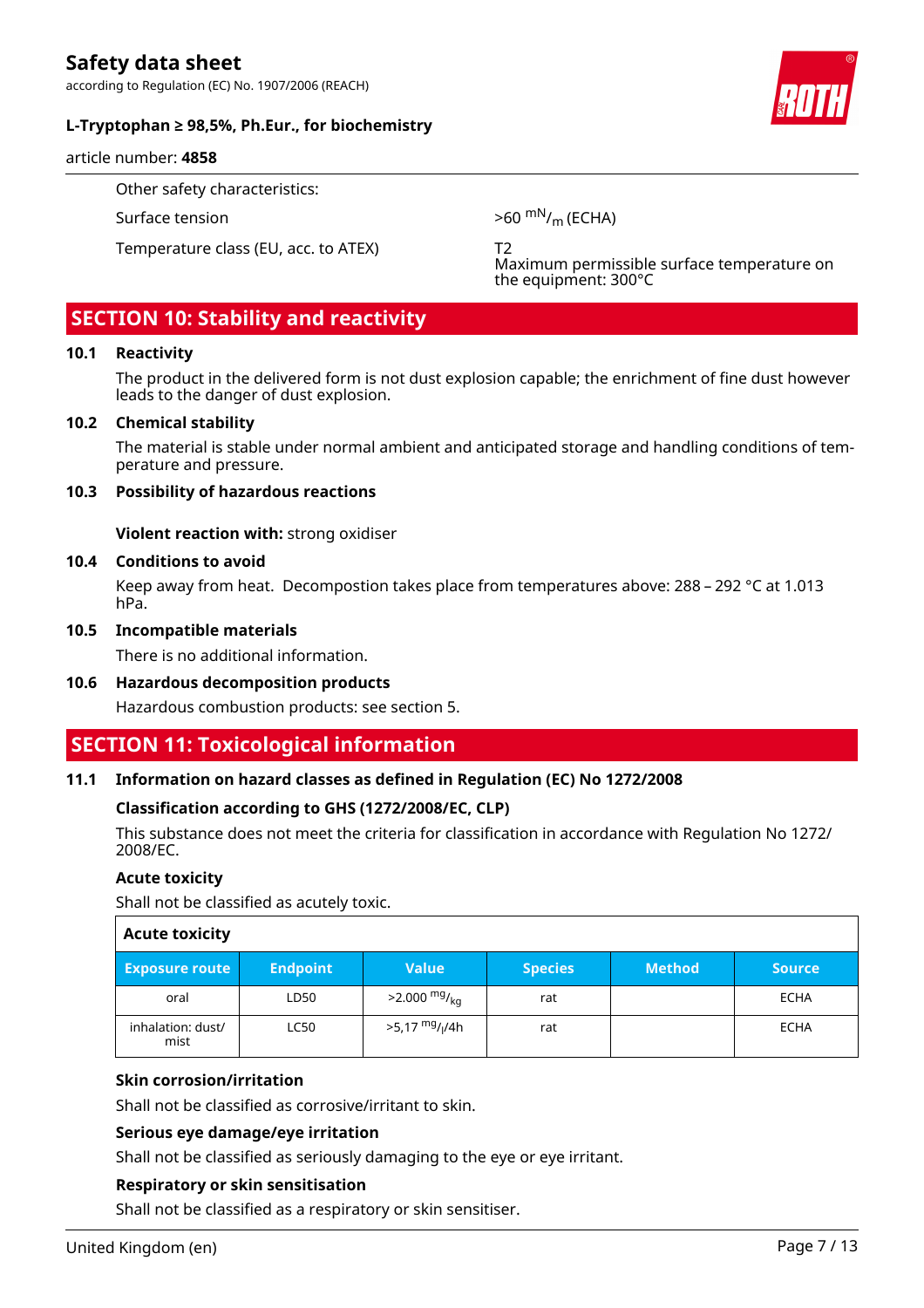#### **L-Tryptophan ≥ 98,5%, Ph.Eur., for biochemistry**



article number: **4858**

### **Germ cell mutagenicity**

Shall not be classified as germ cell mutagenic.

#### **Carcinogenicity**

Shall not be classified as carcinogenic.

#### **Reproductive toxicity**

Shall not be classified as a reproductive toxicant.

#### **Specific target organ toxicity - single exposure**

Shall not be classified as a specific target organ toxicant (single exposure).

#### **Specific target organ toxicity - repeated exposure**

Shall not be classified as a specific target organ toxicant (repeated exposure).

#### **Aspiration hazard**

Shall not be classified as presenting an aspiration hazard.

#### **Symptoms related to the physical, chemical and toxicological characteristics**

#### **• If swallowed**

Data are not available.

#### **• If in eyes**

Data are not available.

#### **• If inhaled**

Data are not available.

#### **• If on skin**

Data are not available.

#### **• Other information**

Health effects are not known.

# **11.2 Endocrine disrupting properties**

Not listed.

#### **11.3 Information on other hazards**

There is no additional information.

### **SECTION 12: Ecological information**

#### **12.1 Toxicity**

Shall not be classified as hazardous to the aquatic environment.

| <b>Aquatic toxicity (acute)</b> |                     |                       |               |                         |
|---------------------------------|---------------------|-----------------------|---------------|-------------------------|
| <b>Endpoint</b>                 | <b>Value</b>        | <b>Species</b>        | <b>Source</b> | <b>Exposure</b><br>time |
| EC50                            | $>100 \frac{mg}{l}$ | aquatic invertebrates | <b>ECHA</b>   | 48 h                    |
| ErC50                           | $>84.8$ mg/         | algae                 | <b>ECHA</b>   | 72 h                    |

#### **Biodegradation**

The substance is readily biodegradable.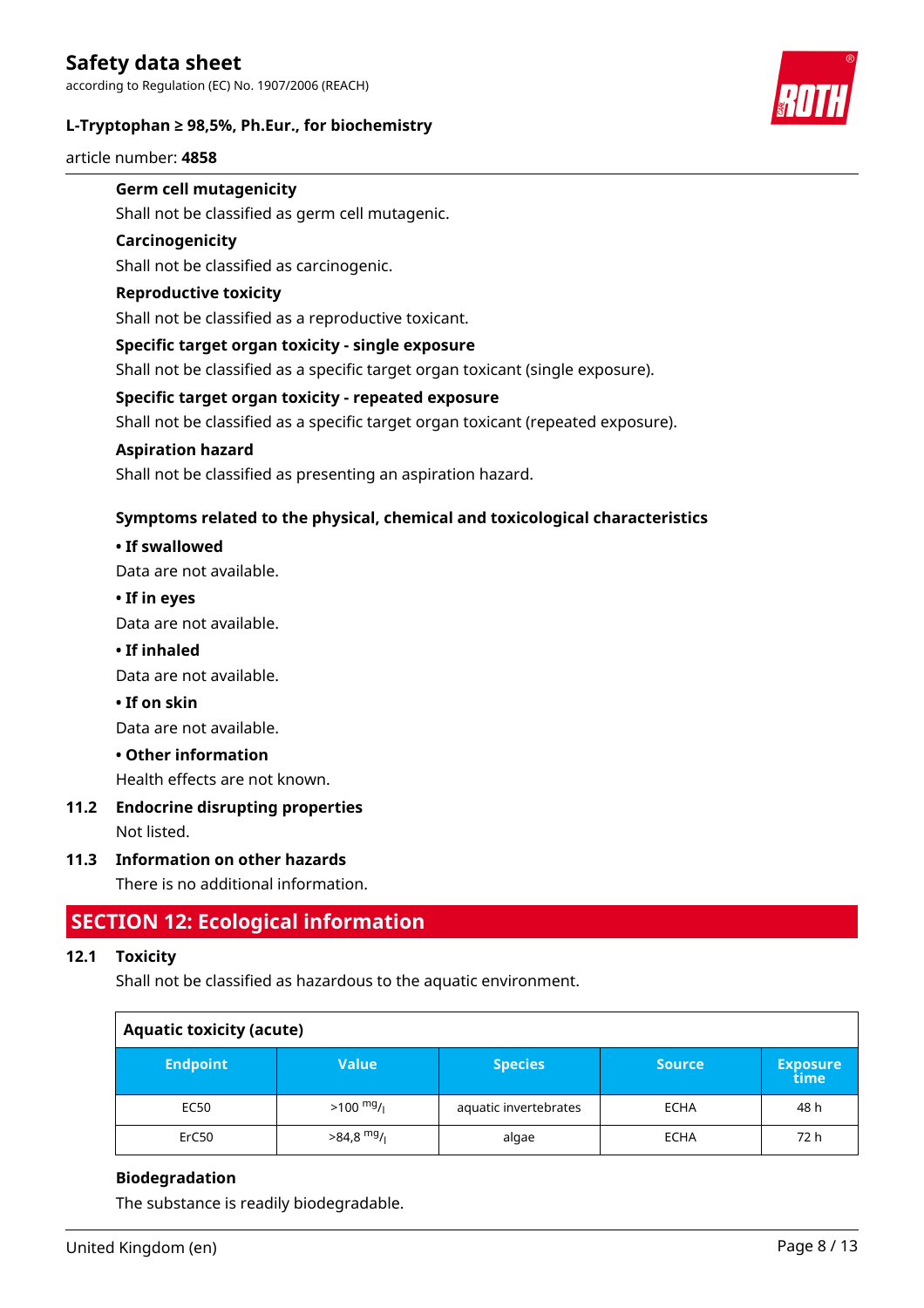according to Regulation (EC) No. 1907/2006 (REACH)



#### **L-Tryptophan ≥ 98,5%, Ph.Eur., for biochemistry**

article number: **4858**

#### **12.2 Process of degradability**

Theoretical Oxygen Demand with nitrification: 2,135  $mg/m<sub>g</sub>$ Theoretical Oxygen Demand: 1,802  $mg/m<sub>g</sub>$ Theoretical Carbon Dioxide: 2,37 mg/mg

| <b>Process of degradability</b> |                         |      |  |
|---------------------------------|-------------------------|------|--|
| <b>Process</b>                  | <b>Degradation rate</b> | Time |  |
| carbon dioxide generation       | 77 %                    | 28d  |  |

#### **12.3 Bioaccumulative potential**

Does not significantly accumulate in organisms.

| n-octanol/water (log KOW) | ! -1,06 (pH value: 7) (ECHA) |
|---------------------------|------------------------------|
|---------------------------|------------------------------|

#### **12.4 Mobility in soil**

Data are not available.

- **12.5 Results of PBT and vPvB assessment** Data are not available.
- **12.6 Endocrine disrupting properties** Not listed.
- **12.7 Other adverse effects**

Data are not available.

# **SECTION 13: Disposal considerations**

#### **13.1 Waste treatment methods**



Consult the appropriate local waste disposal expert about waste disposal.

#### **Sewage disposal-relevant information**

Do not empty into drains.

#### **13.2 Relevant provisions relating to waste**

The allocation of waste identity numbers/waste descriptions must be carried out according to the EEC, specific to the industry and process. Waste catalogue ordinance (Germany).

#### **13.3 Remarks**

Waste shall be separated into the categories that can be handled separately by the local or national waste management facilities. Please consider the relevant national or regional provisions.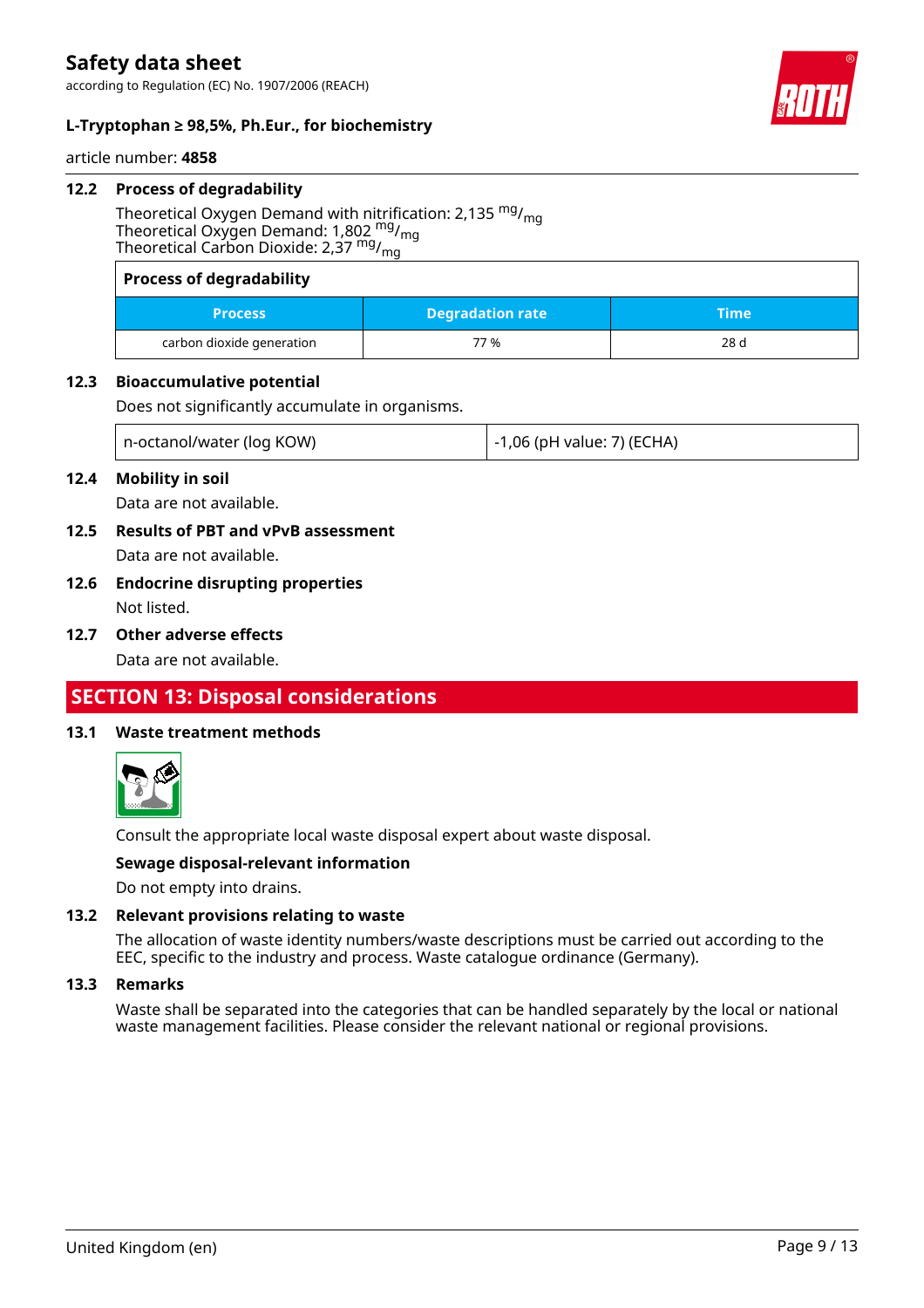according to Regulation (EC) No. 1907/2006 (REACH)





article number: **4858**

### **SECTION 14: Transport information**

- 
- **14.2 UN proper shipping name** not assigned
- **14.3 Transport hazard class(es)** none
- **14.4 Packing group not assigned**
- 

#### **14.1 UN number or ID number not subject to transport regulations**

**14.5 Environmental hazards** non-environmentally hazardous acc. to the dangerous goods regulations

### **14.6 Special precautions for user** There is no additional information.

### **14.7 Maritime transport in bulk according to IMO instruments**

The cargo is not intended to be carried in bulk.

#### **14.8 Information for each of the UN Model Regulations**

**Transport of dangerous goods by road, rail and inland waterway (ADR/RID/ADN) - Additional information**

Not subject to ADR, RID and ADN.

**International Maritime Dangerous Goods Code (IMDG) - Additional information** Not subject to IMDG.

**International Civil Aviation Organization (ICAO-IATA/DGR) - Additional information** Not subject to ICAO-IATA.

# **SECTION 15: Regulatory information**

**15.1 Safety, health and environmental regulations/legislation specific for the substance or mixture**

**Relevant provisions of the European Union (EU)**

#### **Restrictions according to REACH, Annex XVII**

not listed

**List of substances subject to authorisation (REACH, Annex XIV)/SVHC - candidate list** Not listed.

#### **Seveso Directive**

| 2012/18/EU (Seveso III) |                                       |                                                                                            |              |  |  |
|-------------------------|---------------------------------------|--------------------------------------------------------------------------------------------|--------------|--|--|
| <b>No</b>               | Dangerous substance/hazard categories | Qualifying quantity (tonnes) for the application of lower and upper-tier re-<br>quirements | <b>Notes</b> |  |  |
|                         | not assigned                          |                                                                                            |              |  |  |

#### **Deco-Paint Directive**

| VOC content                          | 0 % |
|--------------------------------------|-----|
| Industrial Emissions Directive (IED) |     |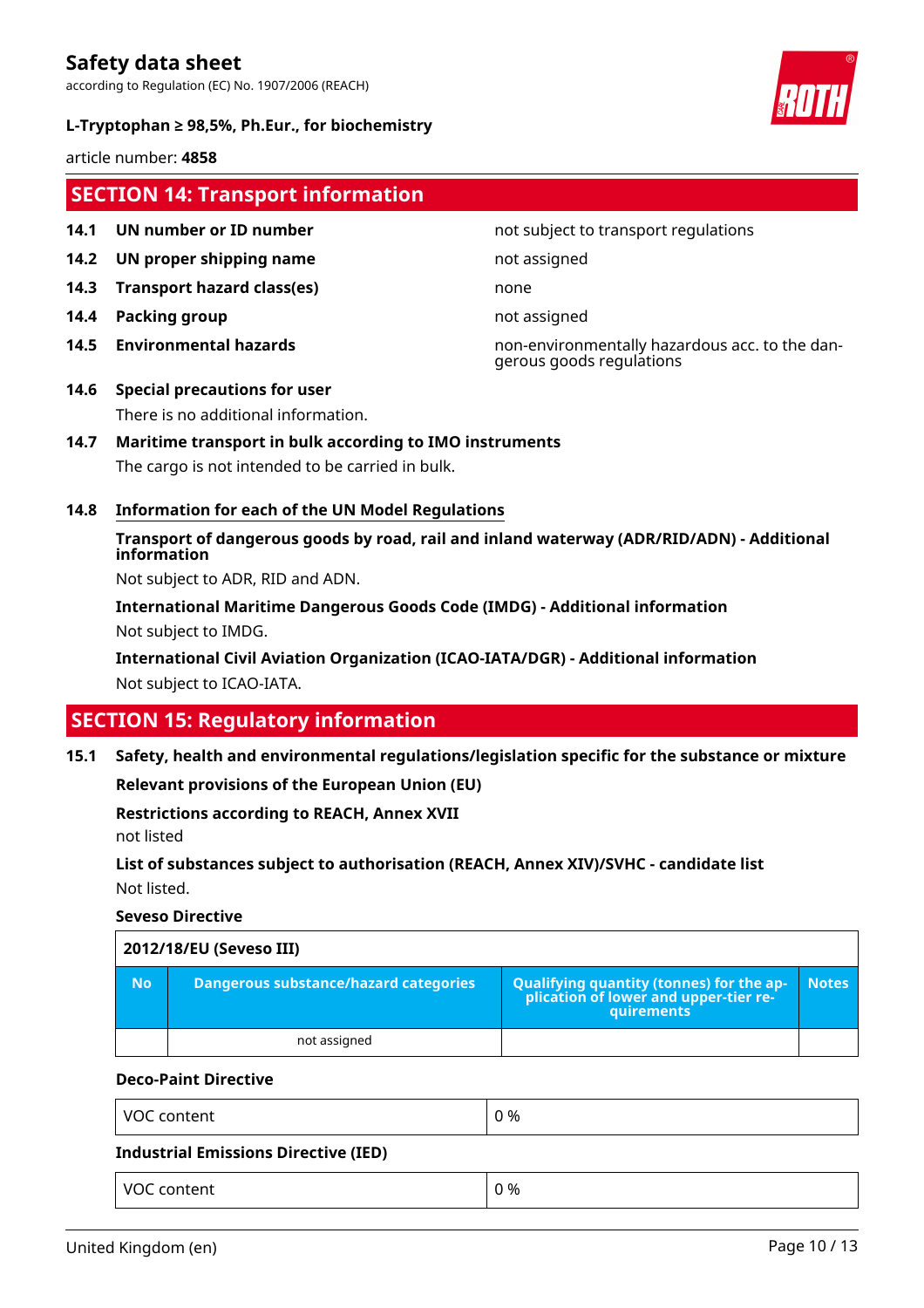according to Regulation (EC) No. 1907/2006 (REACH)



#### **L-Tryptophan ≥ 98,5%, Ph.Eur., for biochemistry**

article number: **4858**

**Directive on the restriction of the use of certain hazardous substances in electrical and electronic equipment (RoHS)**

not listed

#### **Regulation concerning the establishment of a European Pollutant Release and Transfer Register (PRTR)**

not listed

#### **Water Framework Directive (WFD)**

not listed

#### **Regulation on the marketing and use of explosives precursors**

not listed

#### **Regulation on drug precursors**

not listed

#### **Regulation on substances that deplete the ozone layer (ODS)**

not listed

#### **Regulation concerning the export and import of hazardous chemicals (PIC)**

not listed

#### **Regulation on persistent organic pollutants (POP)**

not listed

#### **Other information**

Directive 94/33/EC on the protection of young people at work. Observe employment restrictions under the Maternity Protection Directive (92/85/EEC) for expectant or nursing mothers.

#### **National inventories**

| <b>Country</b> | <b>Inventory</b> | <b>Status</b>       |
|----------------|------------------|---------------------|
| AU             | <b>AICS</b>      | substance is listed |
| CA             | <b>DSL</b>       | substance is listed |
| <b>CN</b>      | <b>IECSC</b>     | substance is listed |
| EU             | ECSI             | substance is listed |
| EU             | REACH Reg.       | substance is listed |
| JP             | <b>CSCL-ENCS</b> | substance is listed |
| KR             | KECI             | substance is listed |
| МX             | <b>INSQ</b>      | substance is listed |
| NZ             | NZIOC            | substance is listed |
| <b>PH</b>      | <b>PICCS</b>     | substance is listed |
| <b>TW</b>      | <b>TCSI</b>      | substance is listed |
| US             | <b>TSCA</b>      | substance is listed |

**Legend**<br>AICS<br>CSCL-ENCS AICS Australian Inventory of Chemical Substances CSCL-ENCS List of Existing and New Chemical Substances (CSCL-ENCS) DSL Domestic Substances List (DSL) ECSI EC Substance Inventory (EINECS, ELINCS, NLP) IECSC Inventory of Existing Chemical Substances Produced or Imported in China INSQ National Inventory of Chemical Substances KECI Korea Existing Chemicals Inventory NZIoC New Zealand Inventory of Chemicals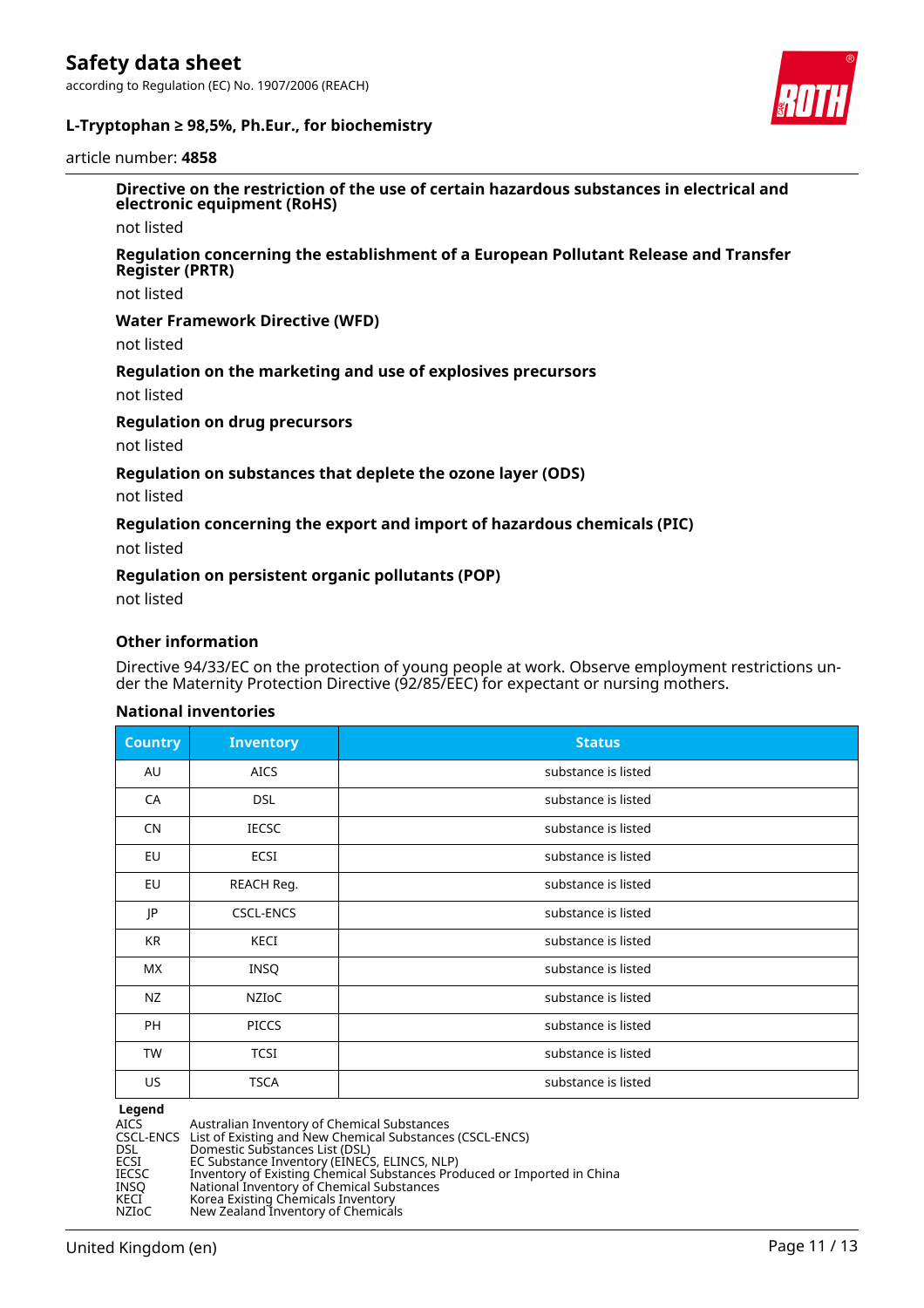according to Regulation (EC) No. 1907/2006 (REACH)





#### article number: **4858**

| Legend      |                                                                   |
|-------------|-------------------------------------------------------------------|
| PICCS       | Philippine Inventory of Chemicals and Chemical Substances (PICCS) |
|             | REACH Reg. REACH registered substances                            |
| TCSI        | Taiwan Chemical Substance Inventory                               |
| <b>TSCA</b> | Toxic Substance Control Act                                       |

#### **15.2 Chemical Safety Assessment**

No Chemical Safety Assessment has been carried out for this substance.

# **SECTION 16: Other information**

#### **Indication of changes (revised safety data sheet)**

Alignment to regulation: Regulation (EC) No. 1907/2006 (REACH), amended by 2020/878/EU

#### Restructuring: section 9, section 14

| <b>Section</b> | <b>Former entry (text/value)</b>                      | <b>Actual entry (text/value)</b>                                                                                             | Safety-<br>relev-<br>ant |
|----------------|-------------------------------------------------------|------------------------------------------------------------------------------------------------------------------------------|--------------------------|
| 2.2            | Signal word:<br>not required                          |                                                                                                                              | yes                      |
| 2.3            | Other hazards:<br>There is no additional information. | Other hazards                                                                                                                | yes                      |
| 2.3            |                                                       | Results of PBT and vPvB assessment:<br>According to the results of its assessment, this<br>substance is not a PBT or a vPvB. | yes                      |

#### **Abbreviations and acronyms**

| Abbr.         | <b>Descriptions of used abbreviations</b>                                                                                                                                                                                       |
|---------------|---------------------------------------------------------------------------------------------------------------------------------------------------------------------------------------------------------------------------------|
| <b>ADN</b>    | Accord européen relatif au transport international des marchandises dangereuses par voies de naviga-<br>tion intérieures (European Agreement concerning the International Carriage of Dangerous Goods by In-<br>land Waterways) |
| <b>ADR</b>    | Accord relatif au transport international des marchandises dangereuses par route (Agreement concern-<br>ing the International Carriage of Dangerous Goods by Road)                                                              |
| CAS           | Chemical Abstracts Service (service that maintains the most comprehensive list of chemical substances)                                                                                                                          |
| Ceiling-C     | Ceiling value                                                                                                                                                                                                                   |
| <b>CLP</b>    | Regulation (EC) No 1272/2008 on classification, labelling and packaging of substances and mixtures                                                                                                                              |
| <b>DGR</b>    | Dangerous Goods Regulations (see IATA/DGR)                                                                                                                                                                                      |
| <b>DNEL</b>   | Derived No-Effect Level                                                                                                                                                                                                         |
| <b>EC50</b>   | Effective Concentration 50 %. The EC50 corresponds to the concentration of a tested substance causing<br>50 % changes in response (e.g. on growth) during a specified time interval                                             |
| EC No         | The EC Inventory (EINECS, ELINCS and the NLP-list) is the source for the seven-digit EC number, an identi-<br>fier of substances commercially available within the EU (European Union)                                          |
| EH40/2005     | EH40/2005 Workplace exposure limits (http://www.nationalarchives.gov.uk/doc/open-government-li-<br>cence/)                                                                                                                      |
| <b>EINECS</b> | European Inventory of Existing Commercial Chemical Substances                                                                                                                                                                   |
| <b>ELINCS</b> | European List of Notified Chemical Substances                                                                                                                                                                                   |
| ErC50         | $\equiv$ EC50: in this method, that concentration of test substance which results in a 50 % reduction in either<br>growth (EbC50) or growth rate (ErC50) relative to the control                                                |